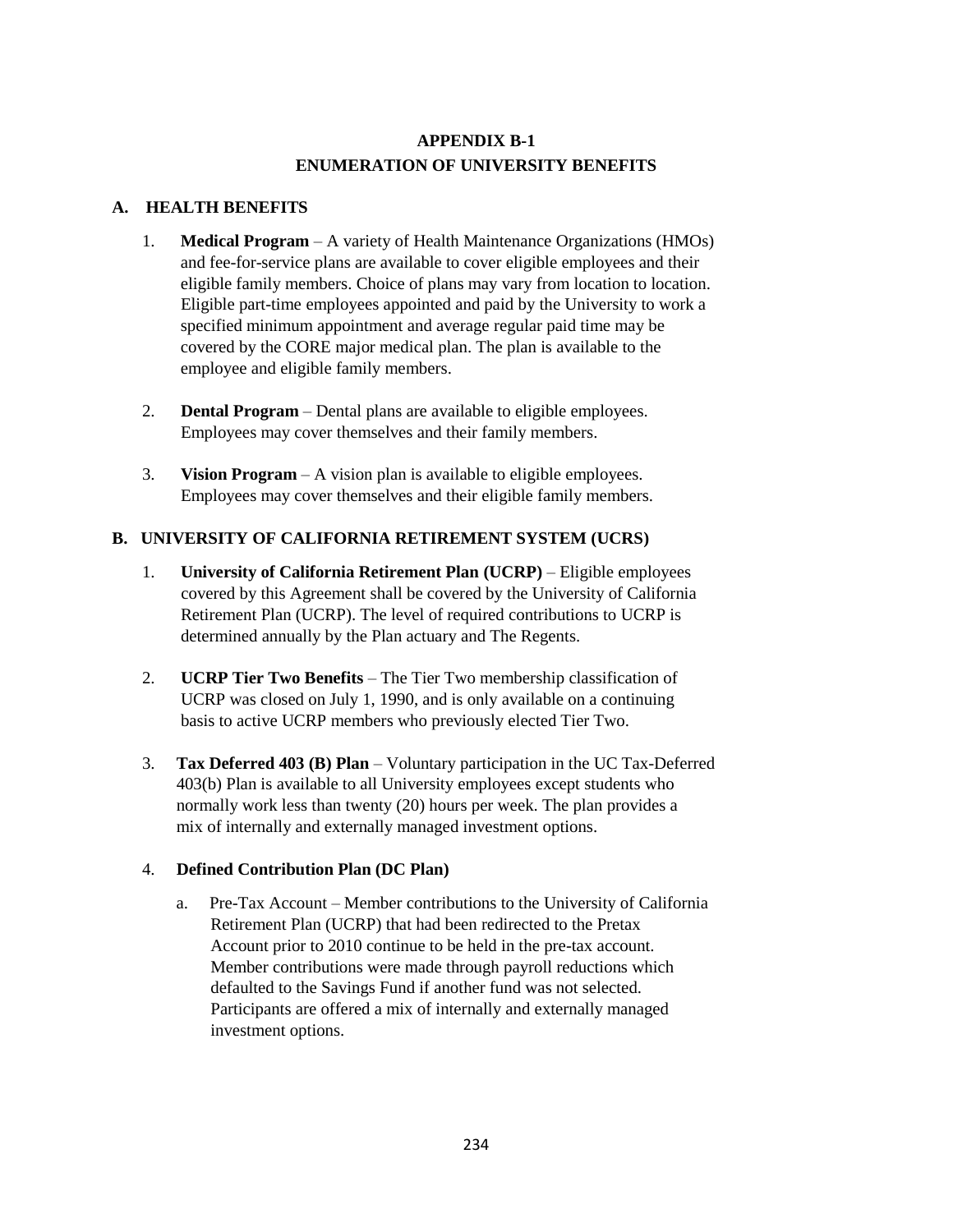- b. Pre-Tax/Safe Harbor Account Employees who are not in a UCsponsored defined benefit retirement plan make mandatory contributions of 7.5% of earnings up to the Social Security wage base to the Pretax Account in lieu of paying the Old Age, Survivors and Disability Insurance portion of Social Security taxes (Safe Harbor contributions). Although payroll deductions default to the Savings Fund, participants are offered a mix of internally and externally managed investment options.
- c. After Tax Account Voluntary participation in the After-Tax Account is available to all University employees except students who normally work less than twenty (20) hours per week. The plan provides a mix in internally and externally managed investment options.
- 5. 457(b) Deferred Compensation Plan Voluntary participation in the UC 457(b) Plan became available October 1 2004, to all University employees except students who normally work less than twenty (20) hours per week. The Plan provides a mix of internally and externally managed investment options.

### **C. LIFE INSURANCE**

- 1. **University-Paid** Two University-Paid life insurance plans –Basic Life and Core Life – provide basic life insurance coverage. The amount varies, depending on your appointment rate and average regular paid time. Eligible employees are automatically covered by the plan for which they qualify.
- 2. **Supplemental** Optional personal life insurance and dependent life insurance is available and may be purchased by eligible employees.

### **D. OTHER INSURANCE**

- 1. **Accidental Death & Dismemberment Insurance** Eligible employees may purchase Optional AD&D insurance. A variety of coverages and amounts are available to cover employees and their eligible family members.
- 2. **Business Travel Accident Insurance** Employees who are traveling on official University business are covered for 10 times the annual salary or up to a maximum of \$500,000 of accidental death and a scheduled dismemberment insurance.

### 3. **Disability Insurance**

- a. Short-Term Disability Insurance Short Term disability insurance is available to eligible employees. Eligible employees are automatically covered by the plan.
- b. Supplemental Disability Insurance Optional supplemental disability insurance may be purchased by eligible employees. This optional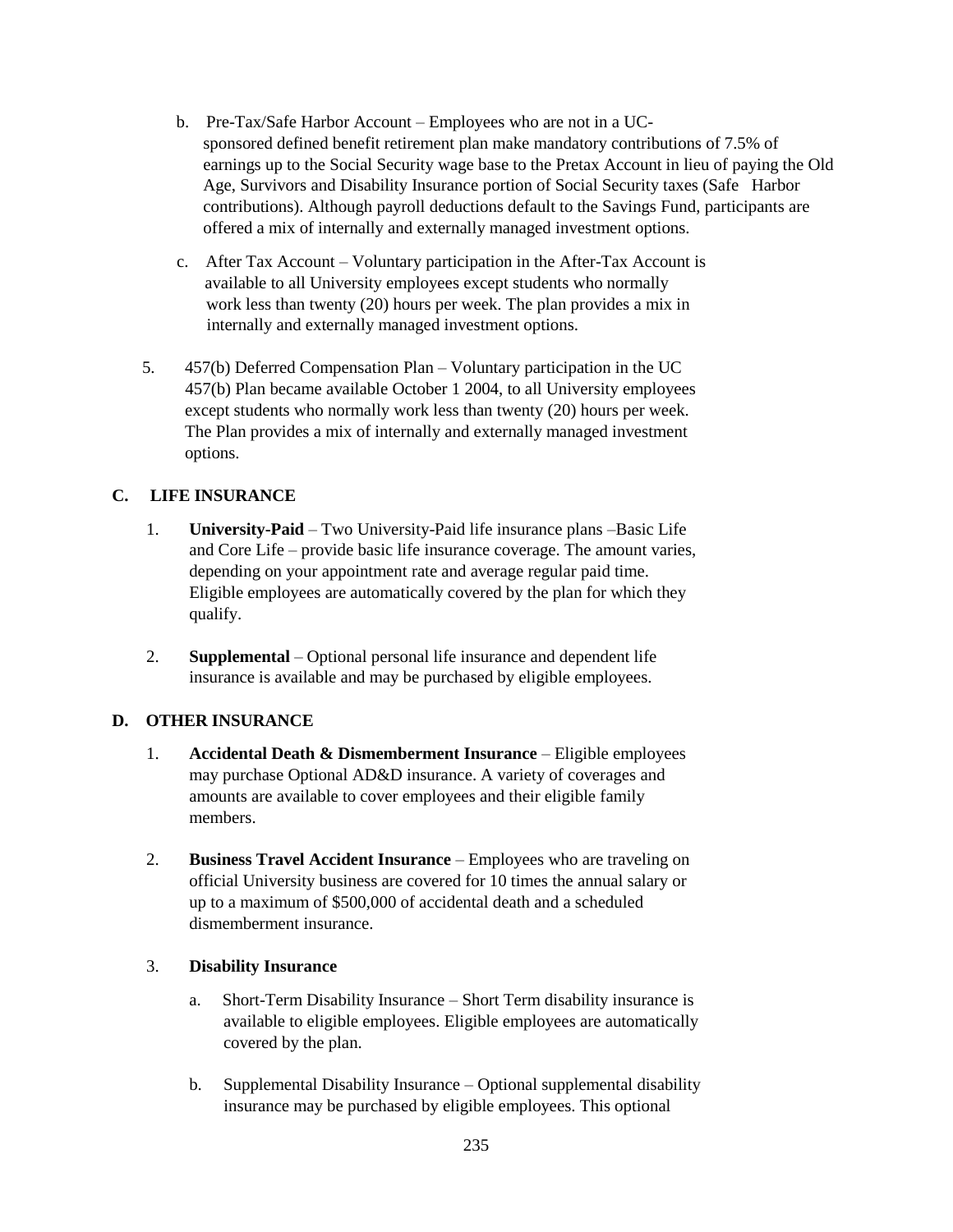coverage augments the Short-Term Disability Insurance referenced above, and provides Long Term Disability Coverage.

- 4. **Legal Expense Insurance Plan** A legal expense insurance plan may be purchased by eligible employees. The plan is employee-paid through payroll deductions.
- 5. **Auto/Homeowners Insurance** Individual auto and home insurance policies are available which may be purchased by eligible employees through payroll deduction.

### **E. OTHER BENEFITS**

#### 1. **Tax Effective Salary Reduction Programs**

- a. Retirement Tax Savings Plan Required monthly participant contributions to the University of California Retirement Plan (UCRP) and the DC Plan Pretax Account are automatically deducted from gross pay before federal and state taxes are calculated.
- b. Tax Savings on Insurance Premiums (TIP) Employees enrolled in certain benefit plans are automatically enrolled in TIP, unless the employee makes an election to withdraw. After the University contribution (if any) is applied, the net insurance premiums are deducted from gross pay before federal and state taxes.
- 2. **Dependent Care Reimbursement Account (DepCare)** DepCare is available to eligible employees and allows employees to pay for eligible dependent care expenses on a pre-tax, salary reduction basis.
- 3**. Health Care Reimbursement Account (HCRA)** The Health Care Reimbursement Account is available to eligible employees and allows them to pay for eligible health care expenses not covered by the employee's medical, dental, or vision plans on a pretax, salary reduction basis.
- 4. **U.S. Savings Bonds** Through payroll deductions, investments can be made in United States Series EE Savings Bonds.
- 5. **Death Payments** Death payments are provided upon the death of an employee who has been on pay status at least fifty percent (50%) time at least six (6) continuous months prior to death. Payment is a sum equal to the deceased's regular salary for one (1) month, and shall be paid to the person or persons in the first of the following categories in which there is a survivor: legal spouse or domestic partner; child or children' parent or parents; or siblings. If there is no survivor in any of the foregoing categories, the benefit will be paid to the estate, or if there is no estate, to the beneficiary designated in the deceased's University-paid life insurance